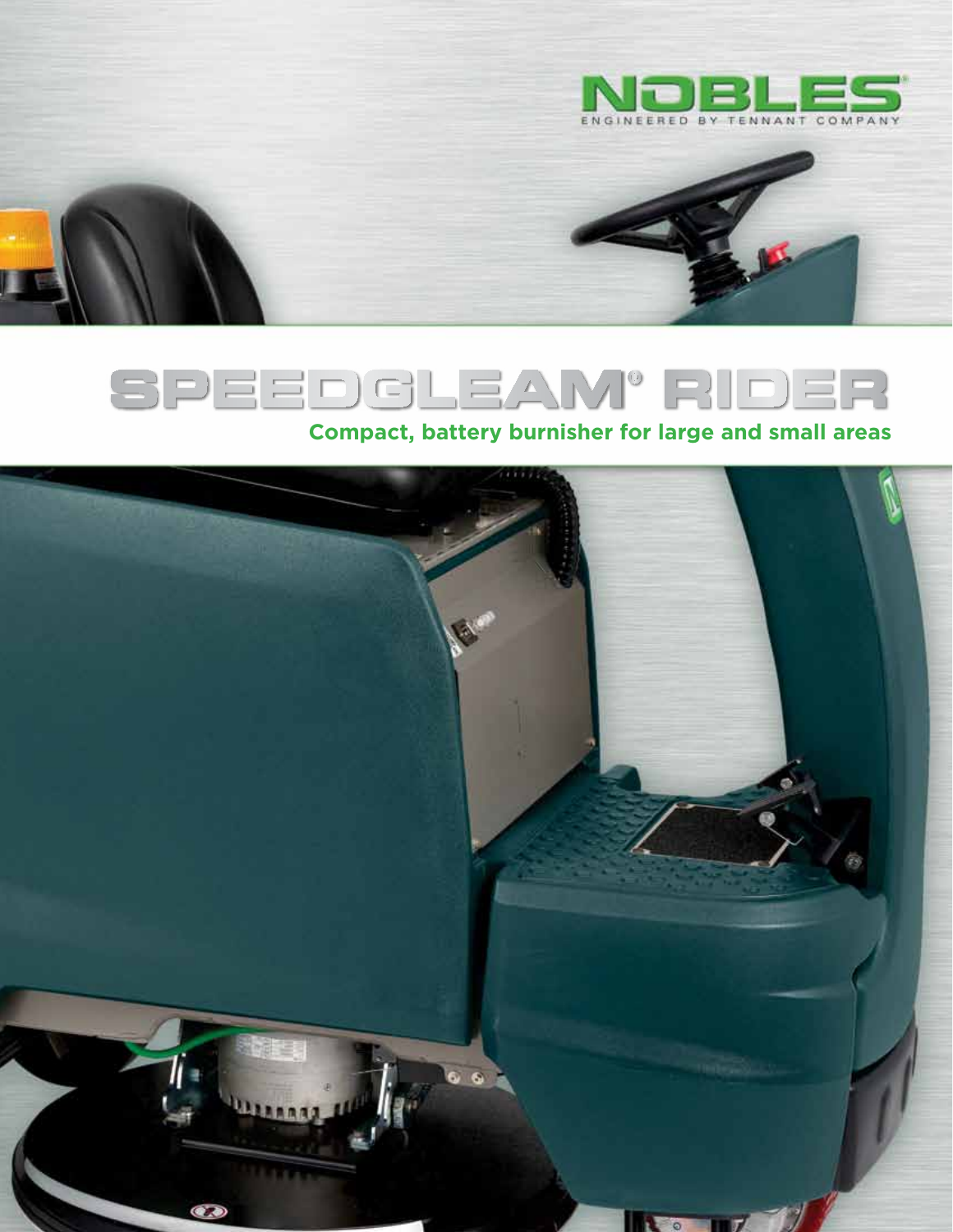## **Best value in its class**

### **The SpeedGleam® Rider**

### It's Simple

3b

- Reduce operator training with intuitive control panel and supervisor lock-out function.
- Service your machine easily with automated head-lift and easy battery access.
- Charge anywhere with integrated, on-board charger and cord management.

### It's Flexible

- Choose a 24 in / 610 mm or 27 in / 686 mm cleaning path.
- Burnish with 3 speeds and 3 down pressure settings.
- Cover large areas quickly while still fitting in tight areas like doorways and elevators with compact rider design.

### It's Safe

- Increase Indoor Environmental Quality (IEQ) with optional active, 4-stage HEPA filtration dust control system.
- Make operator comfort a priority with low 69 dBA sound level.



### **Four no-nonsense features**

**1.** High efficiency pad motor for maximum productivity.



**2.** Automated burnisher lift for safe and easy access and pad exchange.

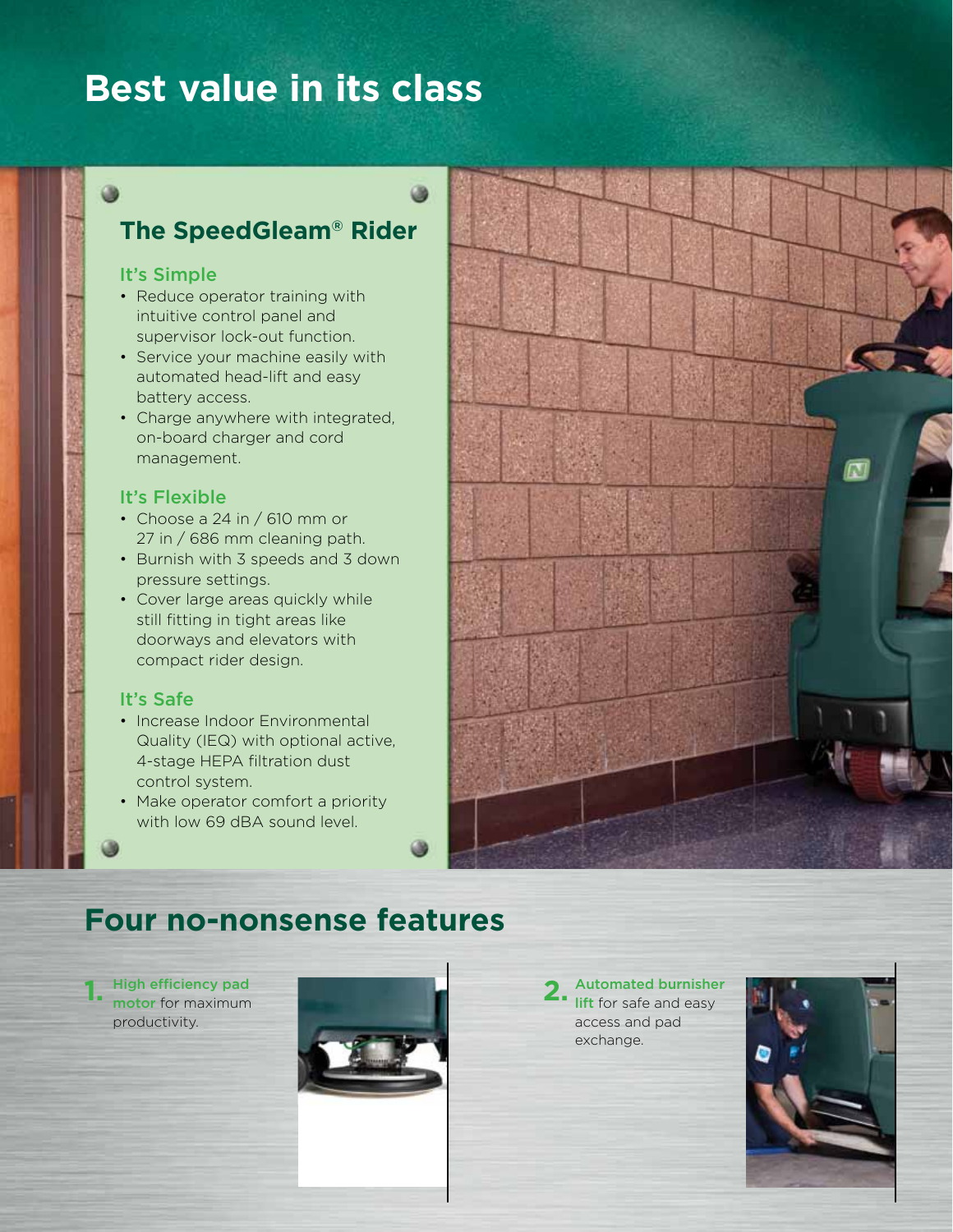

### Innovative Nobles Technologies

#### QA Controls™ System

Lock-in consistent, repeatable cleaning

results with exclusive QA Controls system. The "supervisor lock-out" simplifies operator experience and helps ensure a uniform speed and down pressure each time.



#### HydroLink® Battery Watering System\*

(optional feature)

HydroLink's easy-to-use design requires little to no training and protects operators from the possibility of acid contact and other risks associated with open battery main-



tenance. Save money by decreasing maintenance needs and increasing battery life and run time.

\*HydroLink® is a registered trademark of Trojan Battery Company

**3.** Highly intuitive

controls make adjusting between 3 speeds and 3 down pressures quick and easy.



**4.** Optional, Active Dust Control with 4-stage HEPA filtration that improves indoor environmental quality.